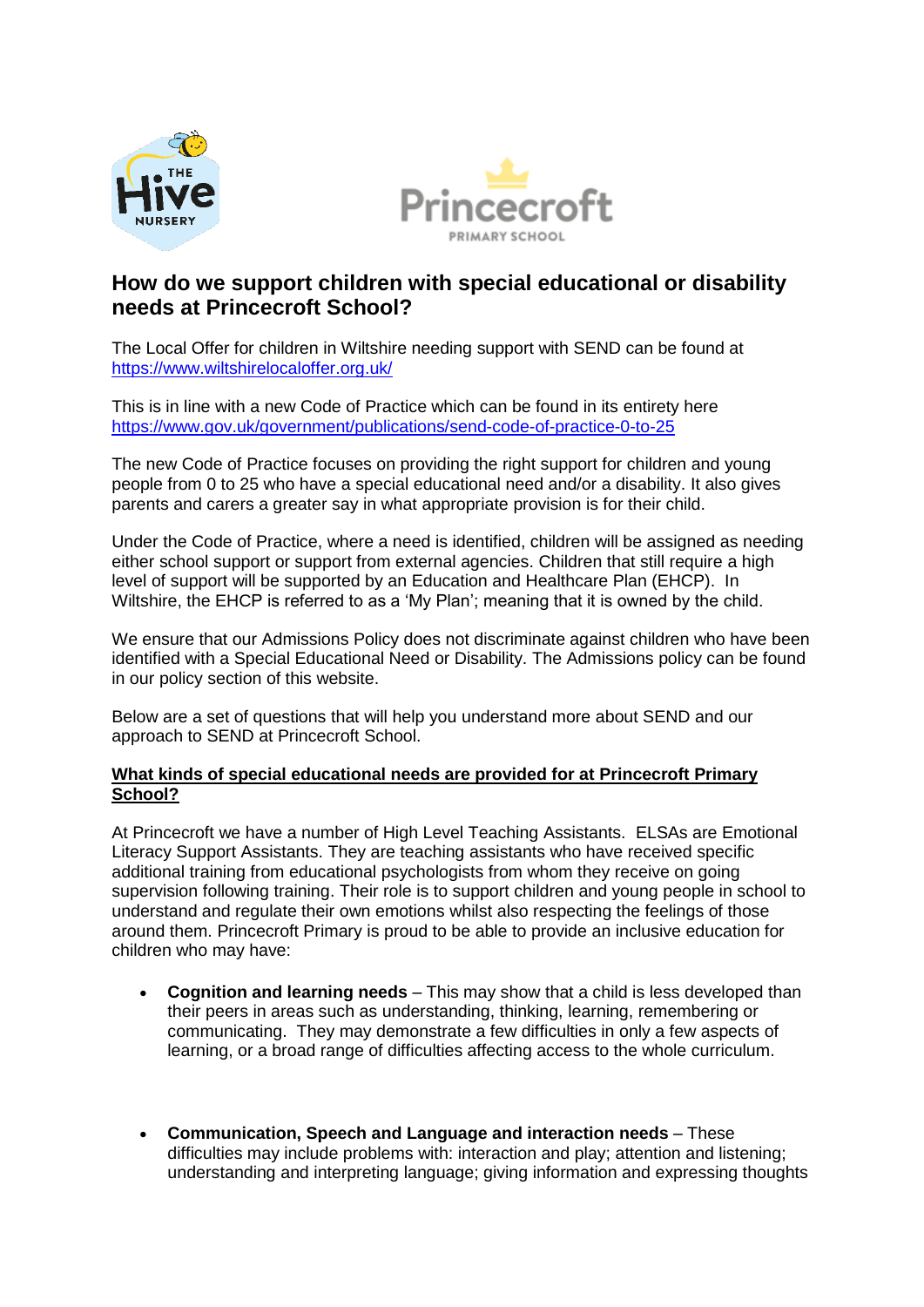and ideas clearly; speech production; impaired use of language in social situations or a reduced amount of vocabulary for their age.

- **Physical, sensory and medical needs** Children may have hearing or visual impairments that are temporary or permanent. Other physical impairments may arise from physical, neurological or metabolic causes.
- **Social, emotional and mental health difficulties** These may include being withdrawn or isolated; immature social skills; disruptive and disturbing behaviour; hyperactivity and lack of concentration and challenging behaviours arising from other complex special needs.

## **How do we identify children and young people with SEN and their needs?**

Prior to starting school, a child may have already been identified with a Special Educational Need or Disability. Where this is the case, we work closely with parents and supporting agencies to ensure transition into school is as smooth as possible and to forward-plan so that the child is able to achieve.

In school we make regular assessments of children and record their progress against the statutory requirements of the Early Years Foundation Stage (EYFS) in reception, or against the National Curriculum for children from Year 1 to Year 6. We also monitor closely children's emotional and behavioural well-being. Where assessments show a child is not operating at age-related expectations, they are making less than expected progress, or if they are finding it difficult to make friends or behave appropriately, we will use our professional judgement to ascertain if the child may have a Special Educational Need.

Once we have considered the possibility that a child may have a Special Educational Need, we will, in the first instance, approach that child's parents or carers to discuss our concerns. In agreement with parents we will then assess the specific issue that is preventing the child making progress, or is preventing them from making friends, or behaving appropriately.

To make our assessments, in most cases we use a 'toolkit' provided by SEND services at Wiltshire Council called the 'Wiltshire Indicators and Provision Document (WIPD)'. Once we have made our assessments we will be able to ascertain whether we can adapt our classbased provision to meet a child's needs or whether we need to involve outside agencies. Again, parents will be kept informed and included in the decision making process.

At every stage of the identification process, we will also involve the young person.

Of course, if you have concerns that your child may need additional support, you should approach the school at your earliest convenience.

Our current SEN policy can be found in the policy section of this website.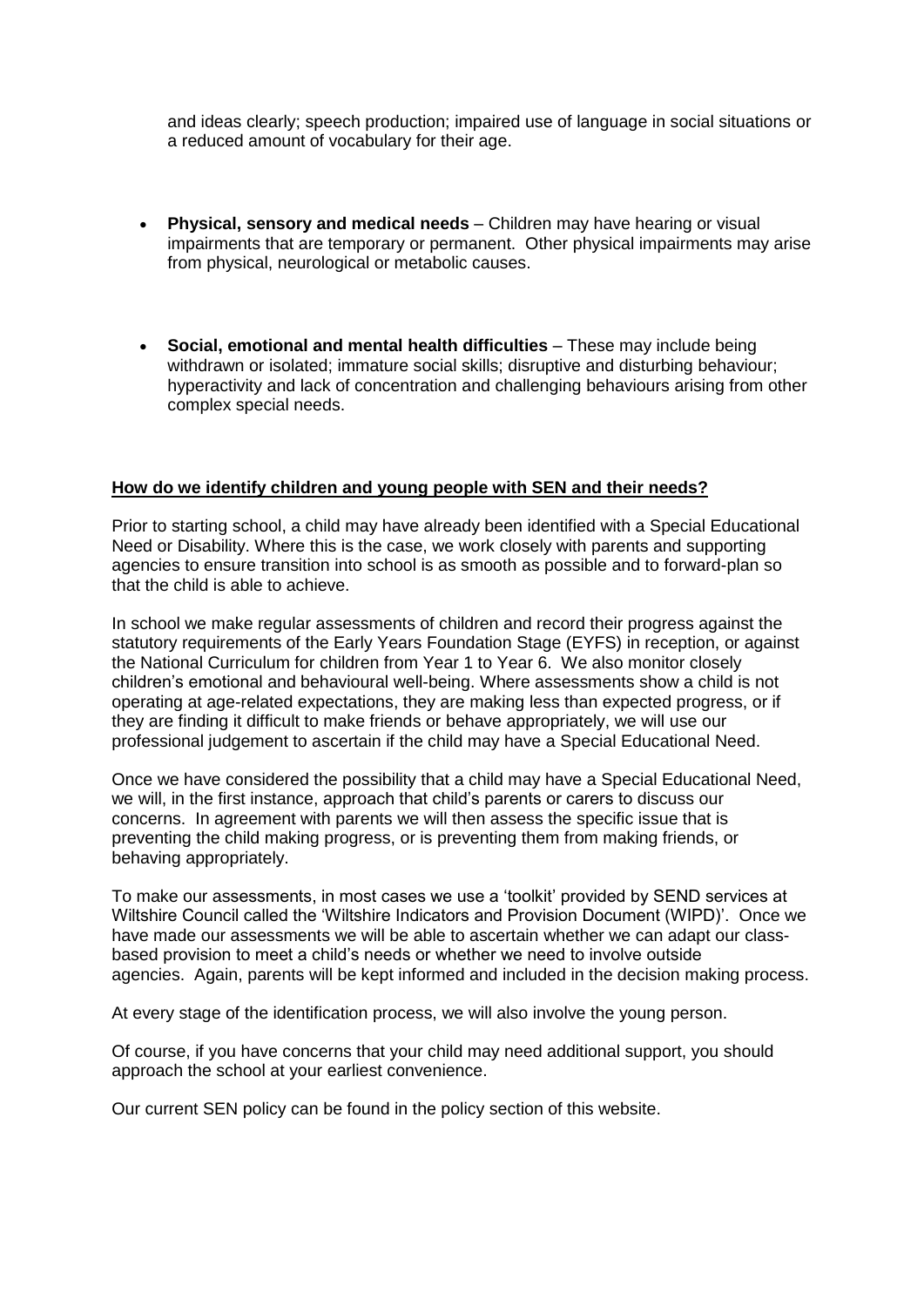# **Who are our SEND team?**

Our Special Educational Needs Co-ordinator is Mrs Megan Jones. She has overall responsibility for leading school development in SEND.

The SENCO is contactable via the school in writing at:

Princecroft Primary School

Princecroft Lane

Warminster

**Wilts** 

BA12 8NT

Or via the school telephone on 01985 212704

## **How do we consult with parents of children who have SEND?**

Where we have an initial concern it is most likely that your child's class teacher or SENCO will approach you either informally if the opportunity presents itself or via telephone to discuss concerns and next steps.

If your child has been identified as having SEND and outside agencies are involved, you will be invited to attend a meeting at least once a year to discuss your child's provision.

We welcome contact outside of formal meetings so that we can all work together to find the best provision for children with SEND.

### **How do we consult with children who have SEND?**

Class teachers will consult regularly with children who have outcomes planned for them individually, and how they feel they are progressing to meeting those outcomes. Children will also be part of any review meetings and will be asked to give their views either on paper (where a child has a difficulty that prevents them from drawing or writing a teaching assistant or teacher might work with that child to complete any written evidence) and / or in person at the review meeting.

### **What arrangements are in place for assessing and reviewing children and young people's progress towards outcomes and what opportunities are available to work with parents and young people as part of the assessment and review?**

Inclusivity in the classroom means that young people with SEND will receive feedback on progress made in learning at the start of every learning sequence. They will also be invited to participate in and / or submit written evidence to any formal meeting that is organised to review progress.

Parent evenings are also offered in term 1, term 4 and term 6 to discuss progress towards meeting outcomes.

All parents are offered support on how to work with their children outside of school through termly class newsletters and other events that are held for parents on how to help their child make progress.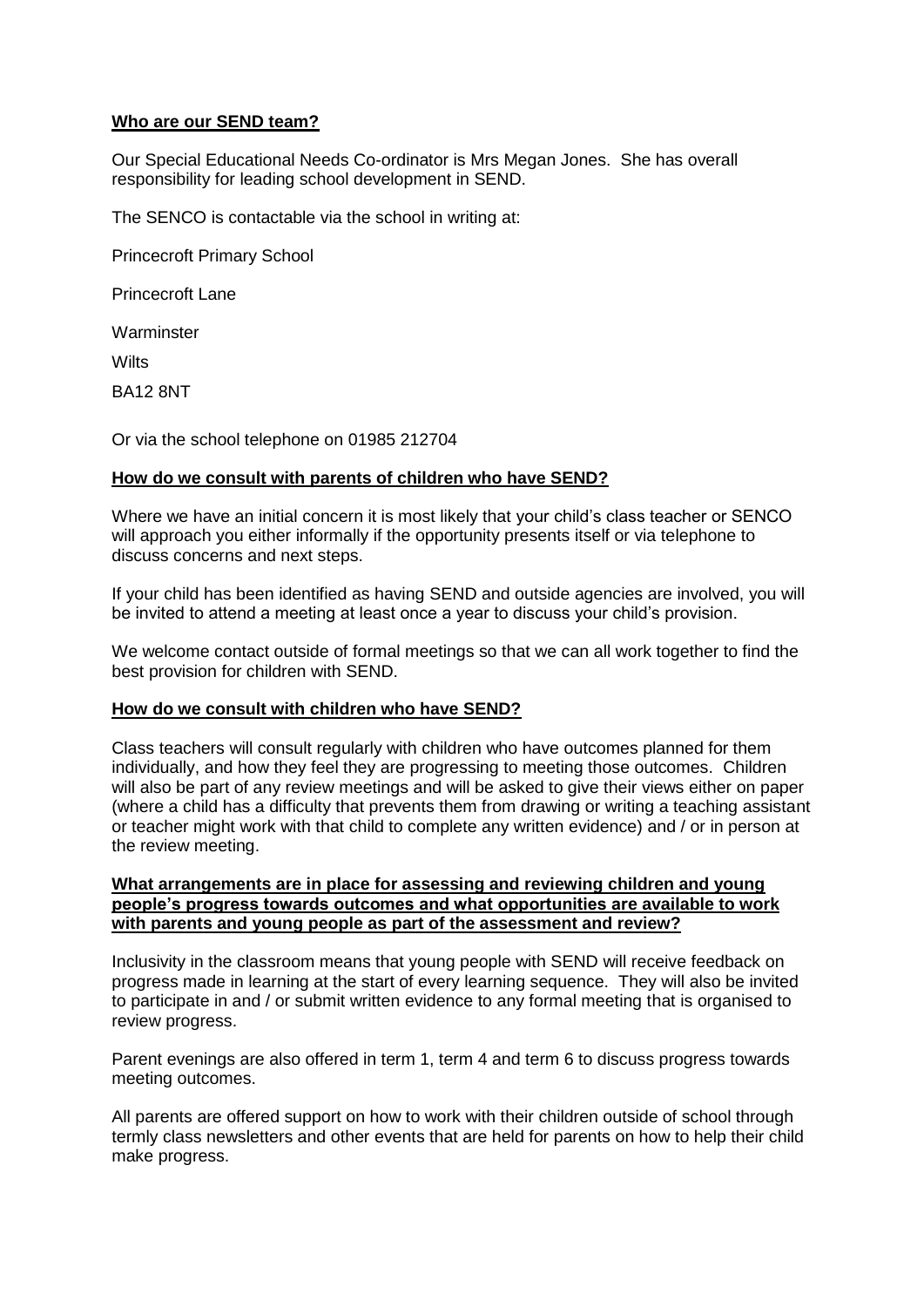# **What arrangements are in place for supporting children and young people moving between year groups in school and for moving from the primary phase to the secondary phase of education?**

Towards the end of each school year, class teachers meet to share information to help make transition from one year group into another as seamless as possible for all pupils. Children also experience some time with their new class teachers. For children with SEND, this provision may be increased and a new class teacher might, for example, provide a small book to a child who finds change difficult so that child knows what to expect when they move class.

For Year 6 children, the SENCO will arrange to meet with transitions workers and SENCOs from receiving secondary schools and a firm plan for transition will be made. Children will meet these adults and will be involved in the transition process. Parents will also be kept informed about these meetings.

# **How do we approach teaching children and young people with SEND?**

Perhaps the first thing to understand about our approach to teaching children with SEND is that we have the philosophy and expectation that children will reach their full potential – in other words, SEND is not an excuse for not doing well at school.

However, because a child has SEND we realise that we have to change our provision so that they can access learning in order to meet their full potential. We do this in a number of ways including:

- teachers adapting planning so that individuals have specific learning outcomes:
- withdrawing children from class for short periods of time so that any gaps in learning can be closed;
- providing extra adult support in class so that children are focused on accessing the curriculum;
- meeting regularly in staff teams to discuss provision and if it needs to be adapted;
- liaising with outside agencies such as Central SEN Services and Behaviour Support to receive the best advice on how to help children learn; and
- adapting buildings and furniture if necessary so that children are not restricted from using the school fully.

It should be remembered that we do not offer a 'one size fits all solution' to children with SEND – this is because every child and every need is individual. We will endeavour to always involve parents and children in developing the best provision so that children have the best possible school experience.

# **What adaptions are made to the curriculum and learning environment for children with SEND?**

In our curriculum, and depending upon the need of the child, we make adaptions so that children can access learning. These include:

- providing enlarged print for texts;
- breaking curriculum content down into small parts;
- providing visual cues and timetables so children are able to be independent in their learning; and
- providing children with resources that allow independent access to curriculum content such as acetate overlays for children who have been diagnosed with dyslexia.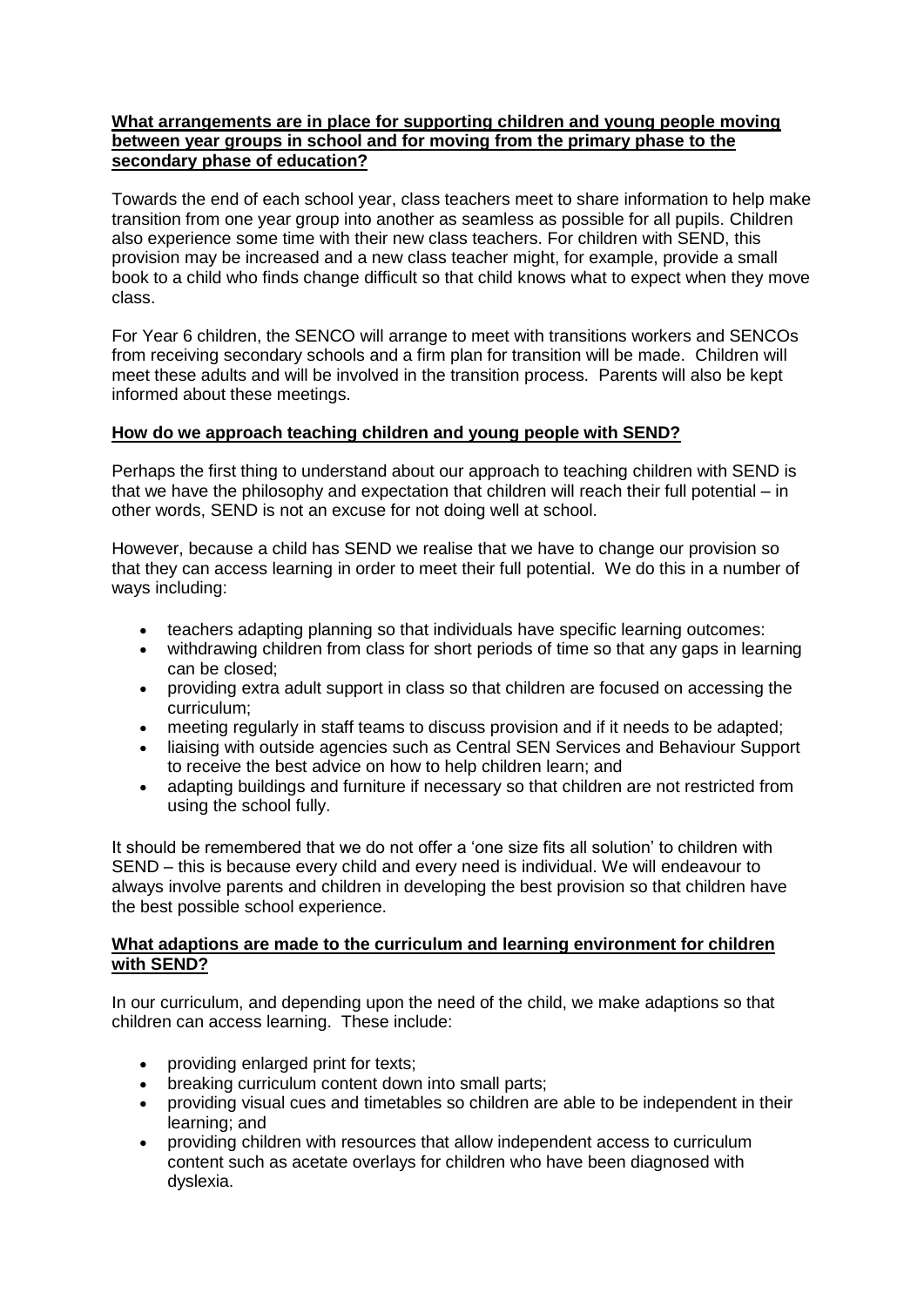It may also be necessary to make physical adaptions in the school building to allow children with SEND to access learning. Adaptions could include:

- specialist furniture;
- installation of induction loops for children with hearing difficulties;
- seating arranged so that there is line of sight to important resources and the class teacher;
- access to specialist IT equipment;
- modifications to toilet facilities:
- widening of entry and exit points; and<br>• installation of ramps and removal of st
- installation of ramps and removal of stairs to allow wheel chair access.

## **How do we ensure that our staff are trained to support children and young people with SEND?**

The school SENCO, Mrs Megan Jones is undertaking the nationally recognised qualification for SENCO at Master's degree level. She attends regular network updates on SEND provision and disseminates this to colleagues.

We also send other staff on relevant continuing professional development courses so that they are equipped to teach children with SEND.

### **How do we evaluate the effectiveness of the provision we make for children and young people with SEND?**

Class teachers and other adults responsible for the provision of children with SEND meet regularly to discuss progress against planned outcomes.

We also hold regular SEND surgeries where class teachers are released to meet with the SENCO or external agency support staff so that they discuss children they have concerns about.

The SENCO will also monitor planning and other evidence to ensure that children with SEND are receiving a full and inclusive entitlement and will track assessment outcomes to ensure that children with SEND achieve at least expected progress.

The SENCO evaluates the SEND policy annually to ensure that it is fit for purpose.

## **How do we ensure that young people with SEND are enabled to engage in activities available with children and young people in the school who do not have SEND?**

At the classroom level, all children are planned for so that they can access the curriculum regardless of their need or the subject being taught. We are committed to adapting physical resources, teaching styles and techniques and following advice from any professional body or recognised advisory service so that children with SEND have equality of access.

### **What support is in place for improving emotional and social development?**

Our SENCO, Mrs Megan Jones, is able to support and advise adults in providing pastoral support for all children including those with SEND. We are fortunate to have three Teaching Assistants who are ELSA trained. This is specific training targeted to support children's emotional and social wellbeing.